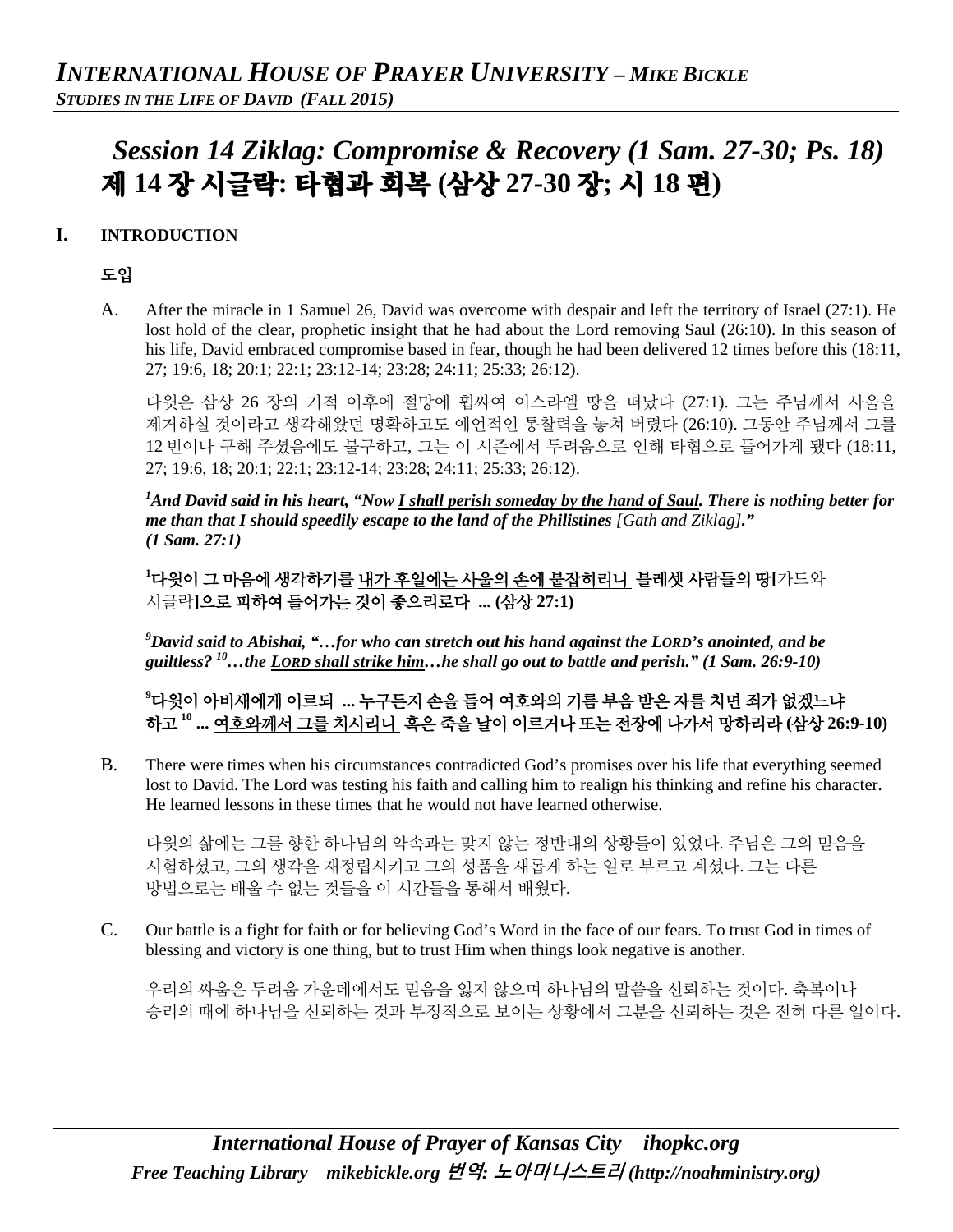D. The Lord wanted David to learn to trust Him in a more consistent way in negative times. The Lord was training him to be a king who would lead with obedience and faith so Israel would be blessed under his leadership. The Lord asks us, "Will you trust Me in the challenging times?" God wants us to be reliable or stable in faith through all the different seasons of our life, not just the easier ones.

주님은 다윗이 부정적인 상황에도 더욱 한결같이 그분을 신뢰하는 법을 배우기를 원하셨다. 주님은 다윗을 순종과 믿음으로 이끄는 왕이 되게끔 훈련하고 계셨으며, 이는 이를 통해 이스라엘이 그의 리더십 아래에서 축복을 받을 수 있도록 하시기 위함이었다. 주님은 우리에게 물으신다. "힘든 시간에도 나를 신뢰하겠니?" 하나님은 우리가 쉬운 상황들만이 아니라, 삶의 각기 다른 시즌에서 신실하게 믿음 가운데 요동치 않는 자들이 되기를 원하신다.

E. Earlier the Lord had commanded David to return to the land of Judah (22:5). David was to trust the Lord to protect and train him in the land of Israel. However, David fled again to Gath to be safe from Saul. Achish the king of Gath gave David the city of Ziklag. David trusted the walls of Gath and Ziklag instead of the hand of the Lord. He concluded it was safer in the land of the Philistines with a heathen king protecting him than to remain in the land of Judah with the Lord protecting him. I imagine Gad said, "David, you cannot go back to Gath. You have to stay in Judah" (22:5).

앞에서 주님은 다윗에게 유다 땅으로 가라고 명령하셨다 (22:5). 다윗은 주님께서 그를 이스라엘 땅에서 보호하고 훈련하실 것을 신뢰해야 했다. 그러나 다윗은 또 사울을 피해 가드로 도망했다. 가드의 아기스왕은 다윗에게 시글락이라는 땅을 주었다. 다윗은 주님의 손을 의지하기 보다 가드와 시글락의 성벽을 의지했다. 그는 주님이 보호하시는 유다 땅에 남는 것 보다 이교도 왕이 보호하는 블레셋 땅이 더 안전하다고 판단했다. 아마도 선지자 갓은 "다윗, 가드로 돌아가면 안됩니다. 유다땅에 거하십시오." 했을 것이다 (22:5).

#### *5 Now the prophet Gad said to David, "Do not stay in the stronghold…go to the land of Judah." (1 Sam. 22:5)*

# $^5$ <u>선지자 갓</u> 이 다윗에게 이르되 너는 이 요새에 있지 말고 떠나 유다 땅으로 들어가라 ... (삼상 22:5)

F. At 28 years old, David was 16 months from the Lord removing Saul by death. David did not know that he was only 16 months from a significant shift in his life, which happened when he was 30.

다윗은 당시 28 세로, 주님이 사울을 죽음으로 데려가시기 까지 16 개월 밖에 남지 않은 때였다. 다윗은 자신이 30 세가 되면 일어나게 될 중요한 변화가, 고작 16 개월 밖에 남지 않았다는 것을 알지 못했다.

G. Obeying the prophetic word to stay in Judah during the years described in 1 Samuel 22-26 resulted in many added pressures for David instead of more peace with added blessings in his circumstances. David escaped *from* Gath in 22:1 but now escaped *to* Gath. Both times that he went to Gath (21:10), his plan "seemed" to work in that Saul ceased to pursue him, but other new pressures soon emerged.

다윗은 삼상 22-26 장에서 나오는 것처럼, 유다 땅에 거하라는 예언적인 말씀에 순종한 것으로 인해 더 큰 축복과 평안이 아닌 더 많은 어려움을 경험해야 했다. 다윗은 22:1 절에서 **가드로부터** 도망쳐 나왔지만 지금은 가드로 도망쳐 들어갔다. 그가 가드로 간 두 번 모두 (21:10), 사울이 그를 쫓는 일을 멈추었기에 그의 계획이 성공하는 듯 보였지만 곧 새로운 어려움들이 모습을 드러냈다.

H. David went to Gath for a second time. Achish received him, giving him the city of Ziklag. This began a season where he embraced compromise and telling lies to Achish.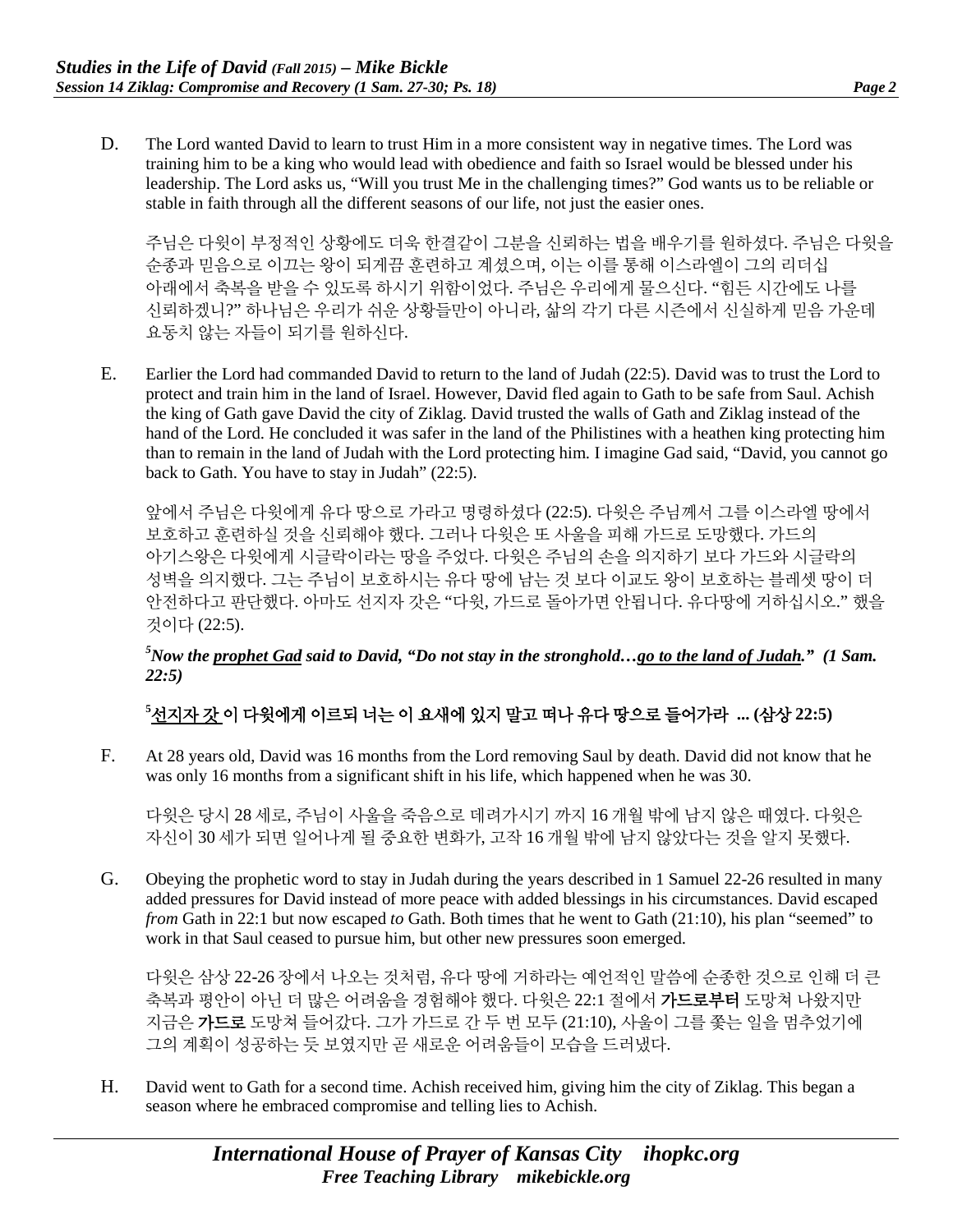다윗은 다시 가드로 갔다. 아기스왕은 그를 영접하고 시글락 땅을 그에게 주었다. 이 때부터 다윗에게는 아기스 왕에게 거짓말을 말하고 타협에 들어가는 시즌이 시작되었다.

#### **II. DAVID RETURNED TO GATH AND SETTLED IN ZIKLAG (1 SAM. 27:1-12)**

## 다윗이 가드로 돌아가 시글락에 정착하다 **(**삼상 **27:1-12)**

A. David fled to the Philistine city of Gath out of fear that Saul would eventually catch him (27:1-4). It was very difficult for David to move from place to place in the wilderness of Judah with the responsibility to feed and care for so many families (27:3).

다윗은 사울이 결국 자신을 붙잡을 거라는 두려움 때문에 블레셋의 도시인 가드로 도망쳤다 (27:1-4). 다윗이 수많은 가족들을 먹이고 돌보면서 유다 광야의 이곳 저곳으로 이동하는 것은 매우 어려운 일이었다  $(27:3)$ .

*1 David said in his heart, "Now I shall perish someday by the hand of Saul…I should speedily escape to the land of the Philistines; and Saul will despair of me, to seek me anymore in any part of Israel…" 2 Then David arose and went over with the six hundred men who were with him to Achish… king of Gath. 3 So David dwelt with Achish at Gath, he and his men, each man with his household…4 And it was told Saul that David had fled to Gath; so he sought him no more. (1 Sam. 27:1-4)*

**1** 다윗이 그 마음에 생각하기를 내가 후일에는 사울의 손에 붙잡히리니 블레셋 사람들의 땅으로 피하여 들어가는 것이 좋으리로다 사울이 이스라엘 온 영토 내에서 다시 나를 찾다가 단념하리니 ... <sup>2</sup>다윗이 일어나 함께 있는 사람 육백 명과 더불어 가드 왕 마옥의 아들 아기스에게로 건너가니라 <sup>3</sup>다윗과 그의 사람들이 저마다 가<del>족</del>을 거느리고 가드에서 아기스와 동거하였는데 … <sup>4</sup>다윗이 가드에 도망한 것을 어떤 사람이 사울에게 전하매 사울이 다시는 그를 수색하지 아니하니라 **(**삼상 **27:1-4)**

B. *Leadership Lesson*: Be careful not to make decisions out of despair to gain only short-term relief.

리더십 교훈: 잠깐의 위안을 얻기 위해 절망의 상태를 벗어나기로 결정하지 않도록 주의하라.

C. David asked to live outside the royal city of Gath. He could act freely, without accountability. Ziklag was far enough from Saul's territory to be safe and from Gath not to be under their scrutiny. Being isolated made it more vulnerable to raids by the Amalekites and other roaming bands, but David covered his tracks (27:11). Things seemed to work until it backfired in tragedy (30:1)

다윗은 왕의 도시인 가드가 아닌 지방 성읍에 살게 해 달라고 요구했다. 그는 어떤 의무 없이 자유롭게 행동할 수 있었다. 시글락은 사울의 영토에서 충분히 멀어 안전했고, 가드로부터도 멀어서 감시를 받지 않아도 됐다. 다윗은 홀로 떨어져 있어서 아말렉 족속과 다른 돌아다니는 무리의 습격에 더욱 취약해졌지만 자신의 종적을 감출 수 있었다 (27:11). 이 일은 비극적인 역효과가 나기 전까지는 잘 되어가는 듯 했다 (30:1).

*5 David said to Achish, "If I have now found favor in your eyes, let them give me a place in some town in the country…Why should your servant dwell in the royal city with you?" 6 So Achish gave him Ziklag…7 The time that David dwelt in the country of the Philistines was one full year and four months. <sup>8</sup> And David and his men went up and raided the Geshurites, the Girzites, and the Amalekites…9 Whenever David attacked the land, he left neither man nor woman alive, but took away the sheep, the oxen, the donkeys… 10Then Achish would say, "Where have you made a raid today?" And*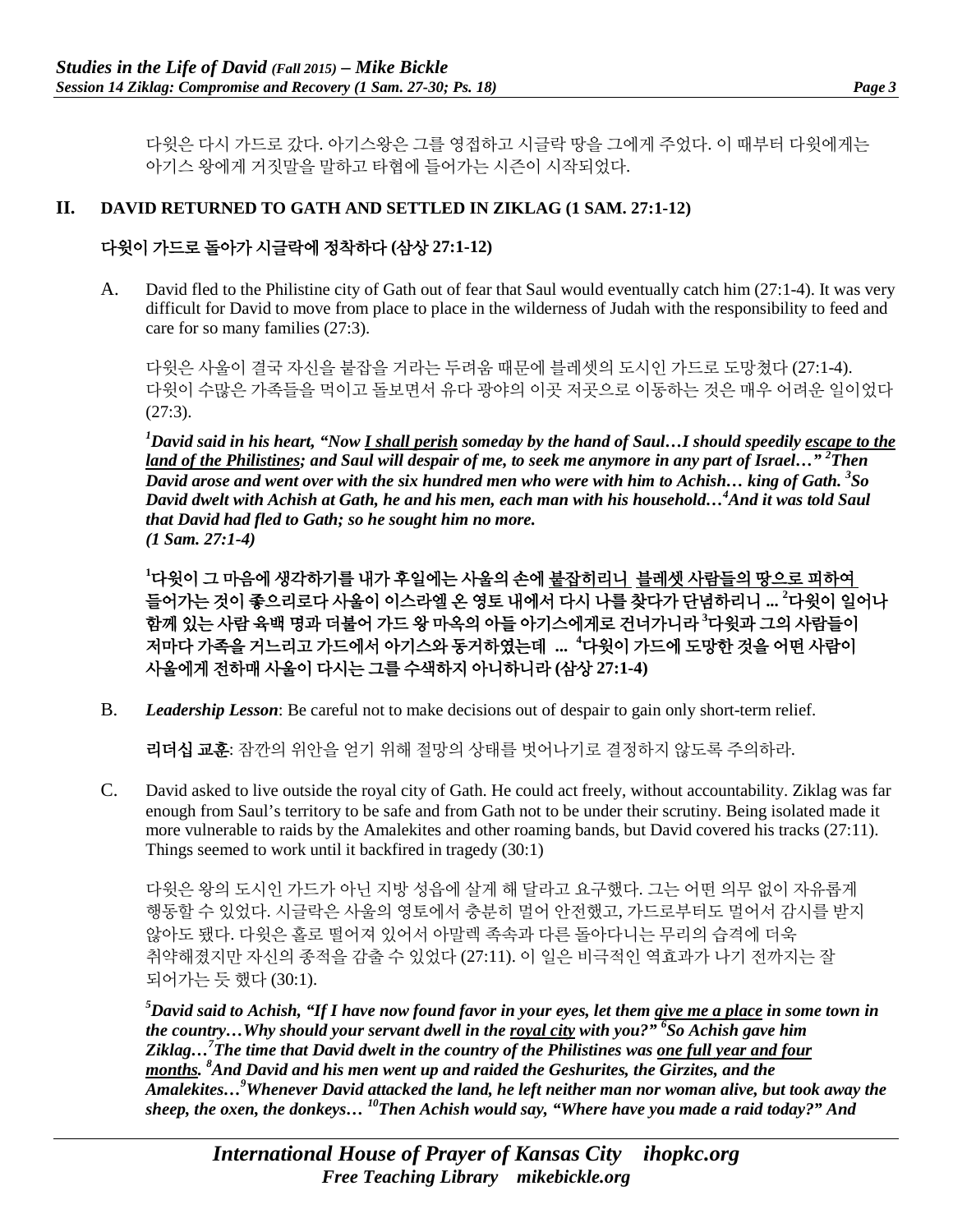*David would say, "Against the southern area of Judah, or against the southern area of the Jerahmeelites…" 11David would save neither man nor woman alive, to bring news to Gath, saying, "Lest they should inform on us…" And thus was his behavior all the time he dwelt in the country of the Philistines. 12So Achish believed David, saying, "He has made his people Israel utterly abhor him; therefore he will be my servant forever." (1 Sam. 27:5-12)*

**5** 다윗이 아기스에게 이르되 바라건대 내가 당신께 은혜를 입었다면 지방 성읍 가운데 한 곳을 내게 주어 내가 살게 하소서 당신의 종이 어찌 당신과 함께 왕도 에 살리이까 하니 **<sup>6</sup>** 아기스가 그 날에 시글락을 그에게 주었으므로 **... <sup>7</sup>** 다윗이 블레셋 사람들의 지방에 산 날 수는 일 년 사 개월이었더라 **<sup>8</sup>** 다윗과 그의 사람들이 올라가서 그술 사람과 기르스 사람과 아말렉 사람을 침노하였으니 **... 9** 다윗이 그 땅을 쳐서 남녀를 살려두지 아니하고 양과 소와 나귀와 낙타와 의복을 빼앗아 **... 10** 아기스가 이르되 너희가 오늘은 누구를 침노하였느냐 하니 다윗이 이르되 유다 네겝과 여라무엘 사람의 네겝과 겐 사람의 네겝이니이다 하였더라 **<sup>11</sup>** 다윗이 그 남녀를 살려서 가드로 데려가지 아니한 것은 그의 생각에 그들이 우리에게 대하여 이르기를 다윗이 행한 일이 이러하니라 하여 블레셋 사람들의 지방에 거주하는 동안에 이같이 행하는 습관이 있었다 할까 두려워함이었더라 **<sup>12</sup>** 아기스가 다윗을 믿고 말하기를 다윗이 자기 백성 이스라엘에게 심히 미움을 받게 되었으니 그는 영원히 내 부하가 되리라고 생각하니라 **(**삼상 **27:5-12)**

#### **III. THE PHILISTINES PREPARED TO GO TO WAR WITH ISRAEL (1 SAM. 28:1-2)**

#### 블레셋이 이스라엘과의 전쟁을 준비하다 **(**삼상 **28:1-2)**

A. Achish ordered David to march with him into the camp where Philistine gathered at Aphek (29:1).

아기스왕은 다윗에게 블레셋 군대가 모인 아벡으로 자신과 함께 싸우러 나갈 것을 명령했다 (29:1).

*1 Now it happened in those days that the Philistines gathered their armies together for war, to fight with Israel. And Achish said to David, "You assuredly know that you will go out with me to battle, you and your men." 2 So David said to Achish, "Surely you know what your servant can do." And Achish said to David, "Therefore I will make you one of my chief guardians forever." (1 Sam. 28:1-2)*

**1** 그 때에 블레셋 사람들이 이스라엘과 싸우려고 군대를 모집한지라 아기스가 다윗에게 이르되 너는 밝히 알라 너와 네 사람들이 나와 함께 나가서 군대에 참가할 것이니라 **<sup>2</sup>** 다윗이 아기스에게 이르되 그러면 당신의 종이 행할 바를 아시리이다 하니 아기스가 다윗에게 이르되 그러면 내가 너를 영원히 내 머리 지키는 자를 삼으리라 하니라 **(**삼상 **28:1-2)**

B. Achish spoke to David about being his lifelong bodyguard (28:2). This was a trusted position of prestige in the inner circle of the royal court.

아기스는 다윗을 자신의 종신 경호원으로 삼겠다고 했다 (28:2). 이것은 궁중의 핵심층의 권위 있는 중책이었다.

C. 1 Samuel 29 resumes the story of David and Achish that was suspended after 28:2. In other words, chronologically, the events in this passage are followed by the events in 28:3-25.

삼상 29 장에서는 삼상 28:2 절에서 중단되었던 다윗과 아기스의 스토리가 재개된다. 시간 순서상으로는 28:3-25 절의 사건들은 삼상 29 장 뒤에 나와야 한다.

#### **IV. THE PHILISTINE RULERS AND DAVID (1 SAM. 29:1-11)**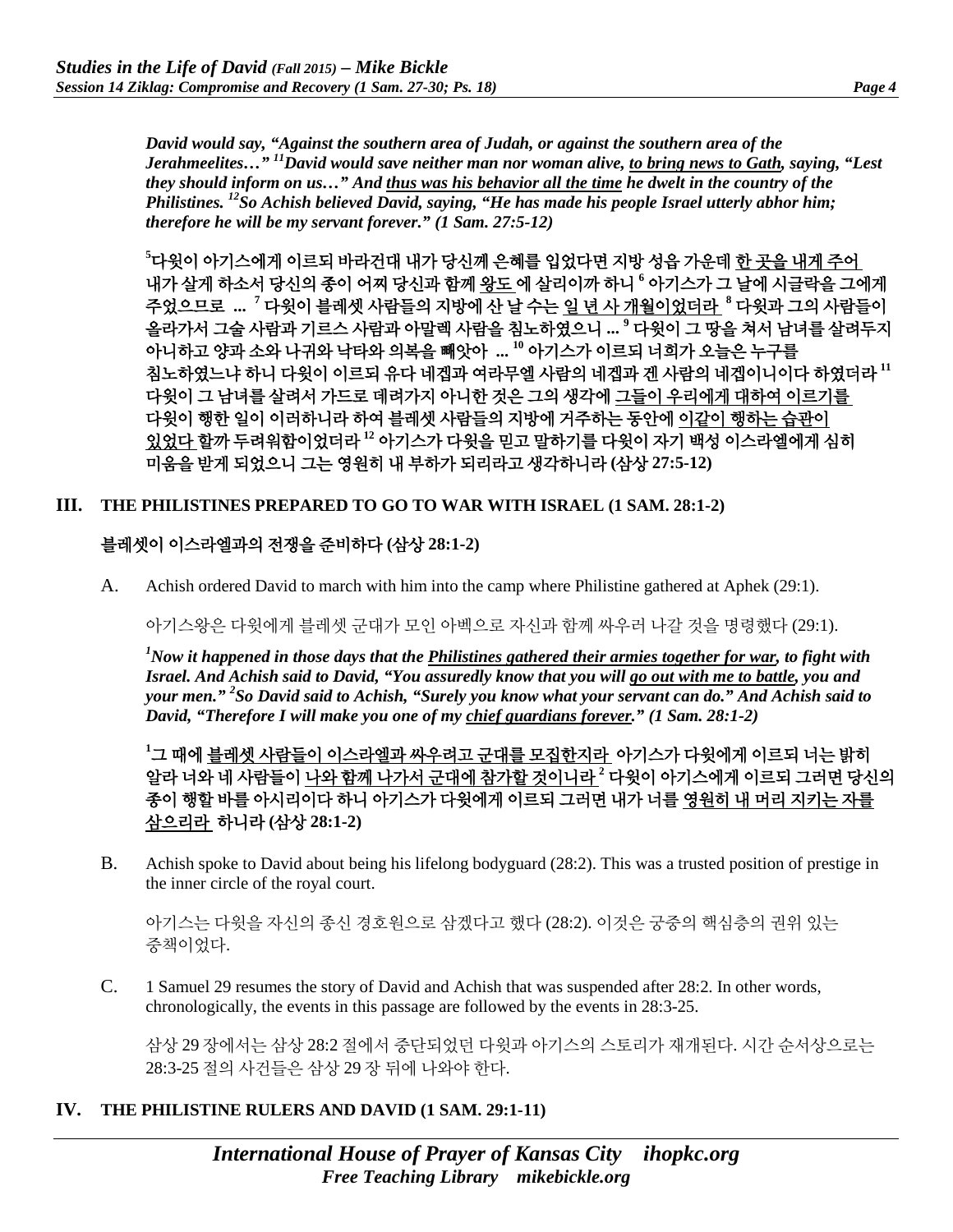# 블레셋 수령들과 다윗 **(**삼상 **29:3-11)**

A. The Philistine army gathered at Aphek about 30 miles north of Gath, as it was a strategic place to gather before advancing toward the north.

블레셋 군대는 가드에서 북쪽으로 약 30 마일 떨어진 아벡이라는 곳에서 모였는데, 북쪽으로 진군하기 전에 모이기에 전략적으로 좋은 장소였다.

*1 Then the Philistines gathered together all their armies at Aphek, and the Israelites encamped by a fountain which is in Jezreel. 2 And the lords of the Philistines passed in review by hundreds and by thousands, but David and his men passed in review at the rear with Achish. (1 Sam. 29:1-2)*

**1** 블레셋 사람들은 그들의 모든 군대를 아벡에 모았고 이스라엘 사람들은 이스르엘에 있는 샘 곁에 진 쳤더라 **<sup>2</sup>** 블레셋 사람들의 수령들은 수백 명씩 수천 명씩 인솔하여 나아가고 다윗과 그의 사람들은 아기스와 함께 그 뒤에서 나아가더니 **(**삼상 **29:1-2)**

B. Philistine rulers were angry at Achish for asking David and his men to join the battle (29:3-5).

블레셋의 방백들은 아기스왕이 다윗과 그의 사람들을 전쟁에 참전하도록 요구한 것에 분노했다 (29:3-5).

*3 Then the princes of the Philistines said, "What are these Hebrews doing here?" And Achish said to the princes of the Philistines, "Is this not David…who has been with me…these years? And to this day I have found no fault in him…" 4 But the princes of the Philistines were angry with him; so the princes of the Philistines said to him, "Make this fellow return…" (1 Sam. 29:3-4)*

**3** 블레셋 사람들의 방백들이 이르되 이 히브리 사람들이 무엇을 하려느냐 하니 아기스가 블레셋 사람들의 방백들에게 이르되 이는 이스라엘 왕 사울의 신하 다윗이 아니냐 그가 나와 함께 있은 지 여러 날 여러 해로되 그가 망명하여 온 날부터 오늘까지 내가 그의 허물을 보지 못하였노라 **<sup>4</sup>** 블레셋 사람의 방백들이 그에게 노한지라 블레셋 방백들이 그에게 이르되 이 사람을 돌려보내어 **... (**삼상 **29:3-4)**

C. The conversation between Achish and David (29:6-11)

아기스와 다윗의 대화 (29:6-11)

*6 Then Achish called David and said to him, "…I have not found evil in you since the day of your coming to me…10As soon as you are up early in the morning and have light, depart." 11So David and his men rose early…to return to the land of the Philistines. (1 Sam. 29:6-11)*

**6** 아기스가 다윗을 불러 그에게 이르되 **...** 네가 정직하여 내게 온 날부터 오늘까지 네게 악이 있음을 보지 못하였으니 **... <sup>10</sup>** 그런즉 너는 너와 함께 온 네 주의 신하들과 더불어 새벽에 일어나라 너희는 새벽에 일어나서 밝거든 곧 떠나라 하니라 **<sup>11</sup>** 이에 다윗이 자기 사람들과 더불어 아침에 일찍이 일어나서 떠나 블레셋 사람들의 땅으로 돌아가고 **... (**삼상 **29:6-11)**

**V. DAVID'S TERRIBLE TRAGEDY AND GREAT VICTORY IN ZIKLAG (1 SAM. 30:1-31)**

다윗의 끔찍한 비극과 시글락에서의 위대한 승리 **(**삼상 **30:1-31)**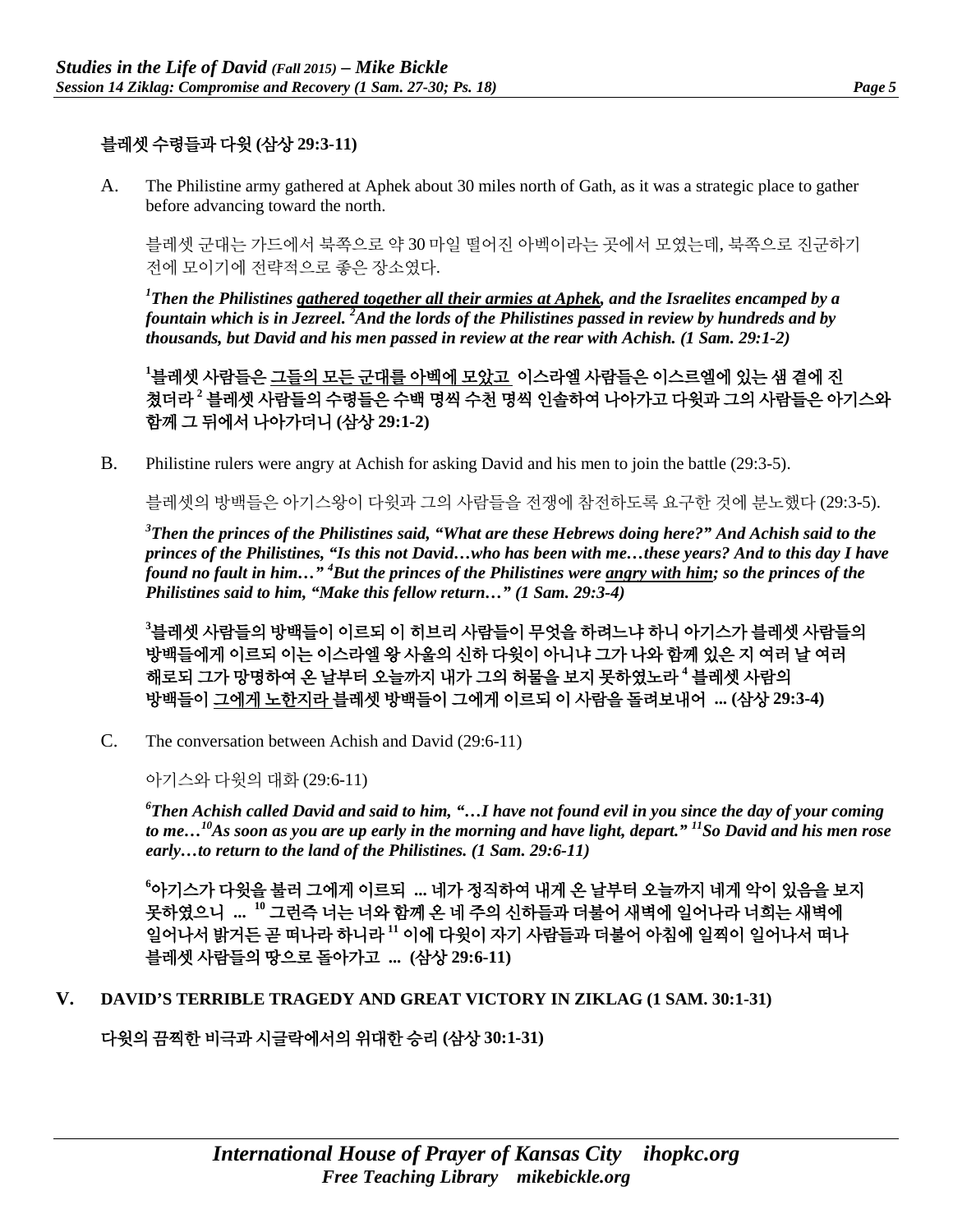A. Blessing, tragedy, and consequences for David's compromise and lies converged in 1 Samuel 30-31. The battle between the Philistines and Israel resulted in removing Saul from his life (1 Sam. 31), yet at the same time the city of Ziklag where he lived was burned and his men turned on him.

사무엘상 30-31 장에는 축복, 비극, 그리고 다윗의 타협과 거짓말로 인한 결론이 집중되어 있다. 블레셋과 이스라엘의 전쟁으로 사울이 제거되었지만 (삼상 31 장), 동시에 다윗은 자신이 살고 있던 시글락이 불에 타고 그의 사람들이 그로부터 돌아서는 일이 일어났다.

B. David's experiences in Ziklag give us insight into what he understood about God's heart. He spent sixteen months at Ziklag (1 Sam. 27-31). During this season, David *stumbled in compromise* and was tested by the *loss of his family*, the *burning of his city,* and the *betrayal of his friends*, yet he did not draw back from God. Rather, he set his heart to pursue the Lord and trust His mercy and love.

시글락에서의 다윗의 경험은 그가 이해했던 하나님의 마음에 대한 통찰력을 우리에게 보여준다. 그는 시글락에서 16 개월을 보냈다 (삼상 27-31 장). 다윗은 이 시즌 동안 **타협으로 인해 넘어지고, 그의 가족들을** 잃고, 성읍은 불타고, 친구들로부터 배신을 당하는 등의 시험을 받게 되지만, 하나님으로부터 돌아서지 않았다. 오히려 그의 마음을 정하여 주님을 찾고 주님의 자비와 사랑을 의지했다.

C. David marched for 3 days from Aphek to Ziklag to find the Amalekites had burned Ziklag (30:1-2). 다윗이 사흘 동안 아벡에서 부터 시글락까지 걸어 돌아왔을 때, 아말렉 사람들이 시글락을 불사른 것을 알게 되었다 (30:1-2).

*1 Now it happened, when David and his men came to Ziklag, on the third day, that the Amalekites …attacked Ziklag and burned it with fire, 2 and had taken captive the women and those who were there…they did not kill anyone, but carried them away and went their way. (1 Sam. 30:1-2)*

**1** 다윗과 그의 사람들이 사흘 만에 시글락에 이른 때에 아말렉 사람들이 이미 네겝과 시글락을 침노하였는데 그들이 시글락을 쳐서 불사르고 **<sup>2</sup>** 거기에 있는 젊거나 늙은 여인들은 한 사람도 죽이지 아니하고 다 사로잡아 끌고 자기 길을 갔더라 **(**삼상 **30:1-2)**

D. David's great sorrow in Ziklag (30:3-6): David strengthened himself in God and inquired of, or asked, the Lord what to do (30:6-8). He did not let his stumbling in sin result in the failing of his faith by giving up his vision to fully seek the Lord and to recover all (1 Sam. 30:9-31).

시글락에서 겪은 다윗의 깊은 슬픔 (30:3-6): 다윗은 하나님 안에서 자신을 강건하게 하고 주님께 어떻게 해야 할지 묻는다 (30:6-8). 다윗은 죄로 인해 넘어졌지만, 이 일로 인해 믿음을 잃지는 않았으며 주님을 온전히 찾는 일과 모든 것을 회복하는 일을 포기하지 않았다.

*3 So David and his men came to the city, and there it was, burned with fire; and their wives, their sons, and*  their daughters had been taken captive. <sup>4</sup>Then David and the people who were with him lifted up their *voices and wept, until they had no more power to weep…<sup>6</sup> Now David was greatly distressed, for the people spoke of stoning him…But David strengthened himself in the LORD his God… <sup>8</sup> David inquired of the LORD, saying, "Shall I pursue this troop? Shall I overtake them?" And He answered him, "Pursue, for you shall surely overtake them and without fail recover all." (1 Sam. 30:3-8)*

**3** 다윗과 그의 사람들이 성읍에 이르러 본즉 성읍이 불탔고 자기들의 아내와 자녀들이 사로잡혔는지라 **<sup>4</sup>** 그러자 다윗과 그와 함께한 백성이 그들의 목소리를 높여 울었으니**,** 기력이 다할 때까지 울더라 **. <sup>6</sup>** 백성들이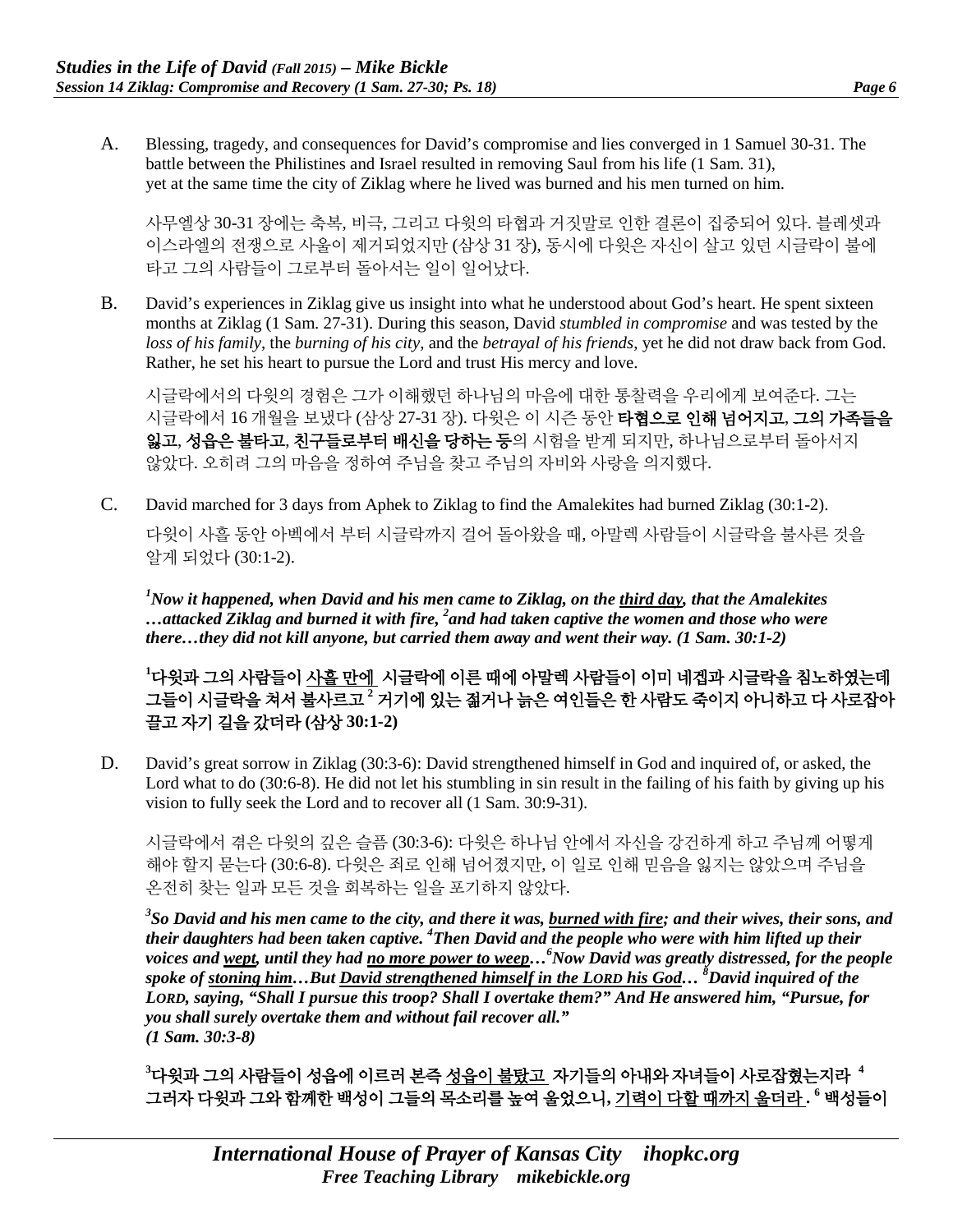# 자녀들 때문에 마음이 슬퍼서 다윗을 돌로 치자 하니 다윗이 크게 다급하였으나 그의 하나님 여호와를 <u>힘입고 용기를 얻었더라</u> "다윗이 여호와께 묻자와 이르되 내가 이 군대를 추격하면 따라 잡겠나이까 하니 여호와께서 그에게 대답하시되 그를 쫓아가라 네가 반드시 따라잡고 도로 찾으리라 **(**삼상 **30:3-8)**

E. David and his 600 men stopped at the Brook Besor; 200 stayed there, being so weary (30:9-10).

다윗과 그의 600 명의 사람들은 브솔 시내에 멈추어 섰는데, 피곤한 200 명은 거기에 머물렀다 (30:9-10).

*10David pursued, he and four hundred men; for two hundred stayed behind, who were so weary that they could not cross the Brook Besor. (1 Sam. 30:9-10)*

## **<sup>10</sup>** 곧 피곤하여 브솔 시내를 건너지 못하는 이백 명 을 머물게 했고 다윗은 사백 명을 거느리고 쫓아가니라 **(**삼상 **30:9-10)**

F. An Egyptian slaved helped David located the Amalekites (30:11-15).

아말렉의 종이었던 이집트 종은 다윗을 아멜렉이 있는 곳으로 인도했다 (30:11-15).

*11Then they found an Egyptian in the field, and brought him to David…13He said, "I am a young man from Egypt, servant of an Amalekite; and my master left me behind, because three days ago I fell sick. 14We made an invasion of…the territory which belongs to Judah…we burned Ziklag with fire." 15And David said to him, "Can you take me down to this troop?" (1 Sam. 30:11-15)*

**<sup>11</sup>**그때 그들이 들에서 한 이집트인을 만난지라**,** 그를 다윗에게 데려가 **... 13** 다윗이 그에게 말하기를 **"**네가 누구에게 속하였느냐**?** 어디서 오느냐**?"** 하니 그가 말하기를 **"**나는 이집트 청년으로 아말렉인의 종이었는데**,**  삼 일 전에 내가 병이 드니 주인이 나를 버렸나이다**. <sup>14</sup>** 우리가 **...** 유다에 속한 지경과 칼렙 남부를 침공하였으며**,** 우리가 시글락을 불태웠나이다**."** 하니 **<sup>15</sup>** 다윗이 그에게 말하기를 **"**네가 나를 그 부대로 인도하겠느냐**?" (**삼상 **30:11-15)**

G. David attacked the Amalekites (30:16-20). They *recovered all* of their families and property.

다윗은 아멜렉을 공격했다 (30:16-20). 그들은 가족들과 소유물 모두를 되찾았다.

*16…they were spread out over all the land eating and drinking…17David attacked them from twilight until the evening of the next day…18David recovered all that the Amalekites had carried away, and David rescued his two wives. 19And nothing of theirs was lacking…" (1 Sam. 30:16-20)*

**16 ...**그들이 온 땅에 흩어져서 마시며 춤추고 있었으니 **... <sup>17</sup>** 그때 다윗이 새벽부터 다음날 저녁까지 그들을 치니 **... 18** 다윗은 아말렉인들이 끌고 갔던 모든 것을 다시 찾고 **,** 그의 두 아내도 구하니라**. <sup>19</sup> ...** 부족한 것이 없었으니**,** 다윗이 모든 것을 도로 찾으니라**.**

H. David returned to the Brook Besor (30:21-25).

다윗은 브솔 시내로 돌아왔다 (30:21-25).

*21Now David came to the two hundred men who had been so weary that they could not follow David, whom they also had made to stay at the Brook Besor…he greeted them. 22Then all the wicked and worthless men of those who went with David answered and said, "Because they did not go with us, we will not give them any of the spoil that we have recovered…" 23David said, "My brethren, you shall not do so with what the LORD has given us, who has preserved us and delivered into our hand the troop that came*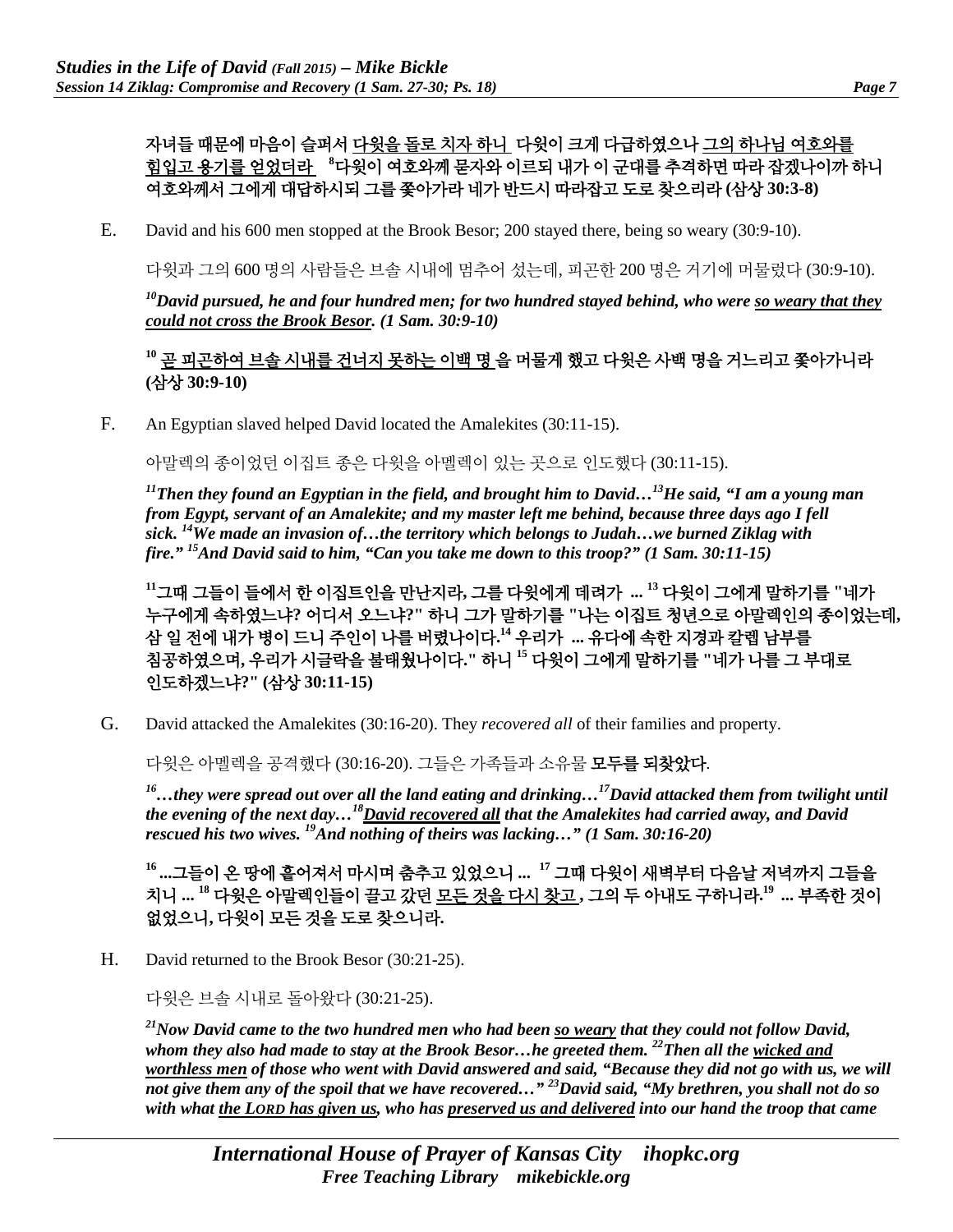*against us. 24For who will heed you in this matter? But as his part is who goes down to the battle, so shall his part be who stays by the supplies; they shall share alike." 25So it was, from that day forward; he made it a statute… (1 Sam. 30:21-25)*

**<sup>21</sup>**다윗이 그 이백 명에게로 왔으니**,** 이들은 심히 기진하여 다윗을 좇을 수 없었던 자들로 브솔 시냇가에서 머물러 있었는데**,** 그들이 나와서 다윗을 영접하고 다윗과 함께한 백성을 영접하더라**. ... 22** 그때 다윗과 함께 갔던 자들 중 악한 자들과 벨리알의 사람들이 말하기를 **"**그들이 우리와 함께 가지 아니하였으니**,** 우리가 도로 찾은 탈취물들 중 아무것도 그들에게 주지 않고 **... <sup>23</sup>** 그러자 다윗이 말하기를 **"**나의 형제들아**,** 주께서 우리를 보호하시고 우리를 치러 오는 군대를 우리 손에 붙이셨는데**,** 주께서 우리에게 주신 것 으로 너희가 그렇게 해서는 안되느니라**. <sup>24</sup>** 이 일에 있어서 누가 너희를 듣겠느냐**?** 전쟁터에 내려간 자의 몫과 소유물 곁에 머물렀던 자의 몫이 같으리니**,** 똑같이 나눌지니라**."** 하더라**. <sup>25</sup>** 이 일이 그 날부터 그렇게 되어 다윗이 그것을 이스라엘을 위한 율례와 규례로 삼았으니 오늘까지 이르니라**. (**삼상 **30:21-25)**

1*. The Lord has given us*: David saw God's ownership of the increase and fruits of their victory (Ps. 18:25). David saw God as his source of victory at Ziklag and as source of his promotion.

주께서 우리에게 주신 것: 다윗은 그들의 승리의 열매가 하나님의 것임을 알았다 (시 18:25). 다윗은 시글락에서 승리하도록 해 주신 분과 자신을 높여주시는 분이 하나님임을 알았다.

*7 For who makes you differ from another? And what do you have that you did not receive? Now if you did indeed receive it, why do you boast as if you had not received it? (1 Cor. 4:7)*

**7** 누가 너를 구별시켰느냐**?** 네가 가지고 있는 것 중에 받지 않은 것이 무엇이냐**?** 이제 네가 받았다면 어찌하여 받지 않은 것처럼 자랑하느냐**?(**고전 **4:7)**

2. *They shall share alike*: Those who fight and those who watch the bags all share equally in the spoils of war. The share of one who goes down to the battle is equal to the share of one watching the baggage (30:24). This is a foundational principle in the kingdom (1 Cor. 12).

똑같이 나눌지니라: 싸운 자들이나 소유물을 지키고 있던 자들은 모두 똑같이 탈취물을 나누었다. 전쟁터에 내려간 자의 몫과 소유물 곁에 머물렀던 자의 몫이 같았다 (30:24). 이것이 하나님 나라의 기본 원칙이다 (고전 12 장).

#### **VI. PS. 18 AND PS. 56**

#### 시편 **18, 56** 편

A. The title of Psalm 18 tells us that David wrote it *on the day God delivered him from Saul*.

시편 18 편의 제목은 여호와께서 다윗을 그 모든 원수와 사울의 손에서 구원하신 날에라고 되어 있다.

*1 I will love You, O LORD, my strength…19He also brought me out into a broad place; He delivered me because He delighted in me…35…Your gentleness has made me great. (Ps. 18:1, 19, 35)*

## **<sup>1</sup> ...** 나의 힘이신 주여**,** 내가 주를 사랑하나이다**. <sup>19</sup>** 그가 또 나를 넓은 곳으로 데리고 나오시고 나를 구하셨으니**,** 이는 그가 나를 기뻐하셨음이라 **. <sup>35</sup> ...** 주의 온유하심이 나를 위대하게 하셨나이다**.**

B. The title of Psalm 56 informs us that David wrote this psalm while with Achish in the Ziklag years.